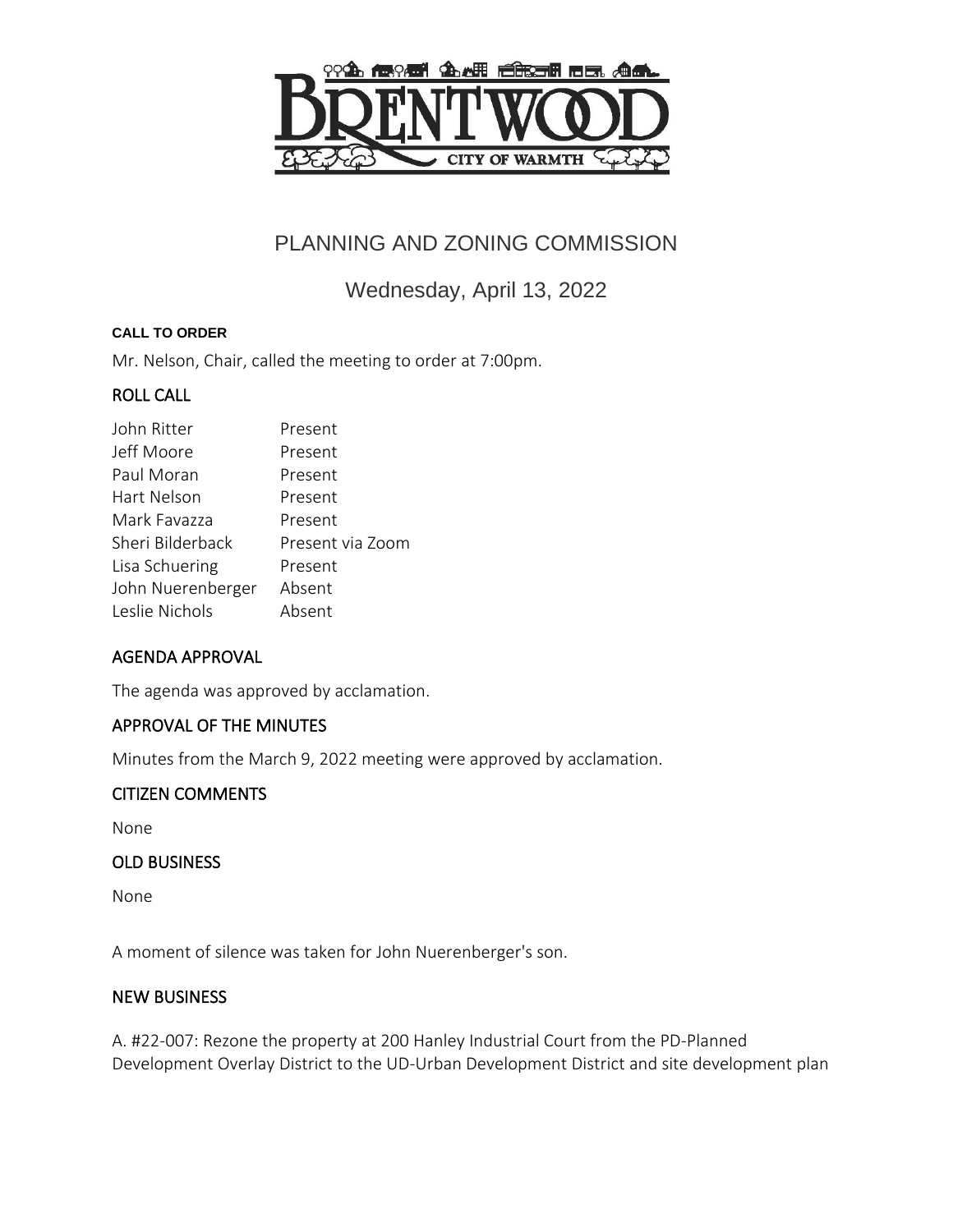and conditional use permit application for a new 273,659 square foot elevator apartment facility and 26,604 square foot Planet Fitness facility

Mr. Mike Dostrom, land use developer, said they had been before the commission before with a text amendment. He said the Board of Alderman had some concerns, so they were now petitioning for a rezoning and a CUP. He gave a brief overview of the mixed-use proposal. He said there would be 256 units and 6 stories. He said they are providing more parking than what is needed but less than what is needed to meet the code. He said they have worked with the fire department on fire access. He said this will be a positive impact to the community.

Mr. Nelson asked if they were planning to ask for a sign variance.

Mr. Dostrom said they did not know at this time.

Mr. Moran asked where they came up with the project value.

Mr. Jeff Mugg, principals, said it was total project cost. Hard and soft cost.

Mr. Josh Barkus, project engineer, spoke to the site drainage. He said there would be 3 access points.

Mr. Nelson asked about the backing up to the Metro Link.

Mr. Barkus said they didn't intend to cross the property line.

Mr. Moran asked about the utilities and usage in Hanley Industrial Ct.

Mr. Barkus said they were reviewing the requirements.

Mr. Jeff MaGee, St. Louis Design and Architects, said there would be 2 levels sub grade for parking. He said there would be a bike store and repair. He went through other amenities for the tenants. He went through the elevations. He said the base would be a dark gray brick with nichiha to break up the brick. He said they were trying to keep the building from looking flat.

Mr. Moran asked about the roof and snow.

Mr. MaGee said it would go to the rear of the building.

Ms. Kelly spoke to the request. She gave a brief history of the request and the submittal for rezoning to the UD District. She said it is currently zoned PD. She said there are some distinct differences between the PD and UD district setbacks. She said how this project fits in with the Comprehensive Plan is up for their discussion. She said the code does recommend 1 entrance per frontage. She said it does meet the requirements of the UD district. She said the fire access lane is 3.5 feet and the code requires 5 feet. She spoke to the parking request. All the trees on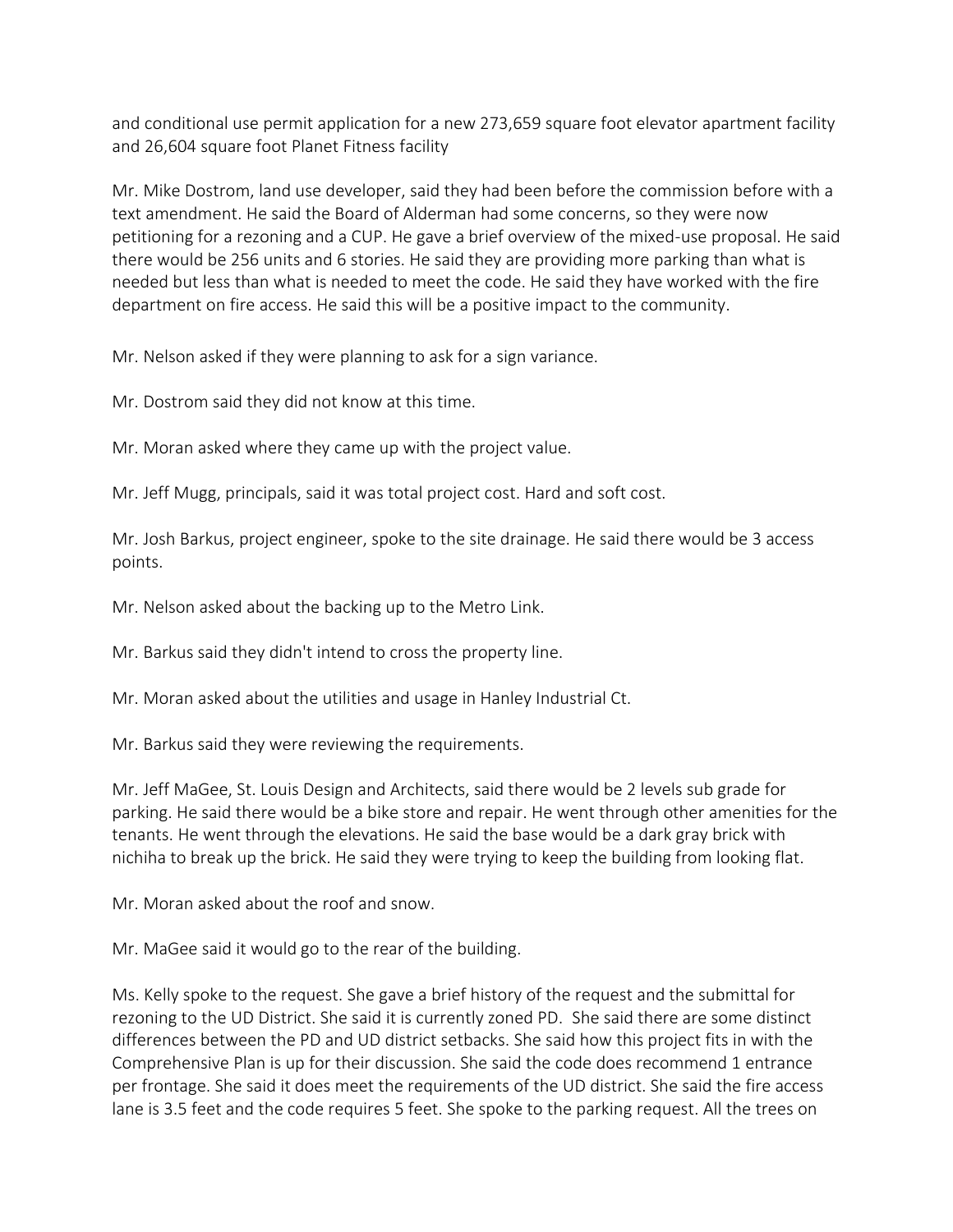site are intended for removal. She said the lighting metrics would remain the same and be downcast. She said this building does largely meet design standards. She went through the design standards and gave her suggestions to improve the depth.

Mr. Andrew Franke, the city's Landscape Architect, said additional landscaping would be needed for the bonus parking. He said they had concerns about the signs. He asked that the Southwestern bell wall be removed. He said the ADA signs should be 60" tall. He said the HVAC units should be shielded on the roof.

Mr. Barkus said the fire lane would be 4 feet. He added the monument sign would be outside the site tringle. He spoke regarding the landscaping and screening.

Mr. Rusty Saunders said the paving would be a special pattern. He said they would look at adding additional landscaping as part of the comprehensive sign plan.

Mr. Moore asked if they could address the stone wall.

Mr. Barkus said there was a small wall on the east side. He said there are some easements that run behind the wall. He said the owner would like to clean it up.

Mr. Ed Brimer said he owns Engraphix in Hanley Industrial Ct. and gave his history with Hanley Industrial Ct and the Comprehensive Plan. He said the residential use was intended to be north of Strassner. He said the scale of the building doesn't fit in with the comprehensive plan. He said 6 stories is going to be really tall and would like it to be discussed. He said sewer runoff and silt runoff should be considered and complied with. He shared a study done by CDG 10 years ago and said the construction would be hard on the streets and suggested the city take the street maintenance back.

Ms. Kelly pointed out the public notice was sent out to all properties in the UD district and within 300 feet of the property.

Mr. Nelson said they do not have the traffic report and said they have the opportunity to move the review to the sub-committee or to the next meeting before taking a vote. Mr. Moran suggested they review it at the next meeting.

It was determined to continue the item for review at the next meeting May 11th.

#### ALDERMANIC REPORT

None

## DIRECTOR OF PLANNING AND DEVELOPMENT REPORT

Ms. Kelly said there were 2-3 items up for review at the next meeting. Ms. Kelly said April 26th was the redevelopment meeting for Greenstreet.